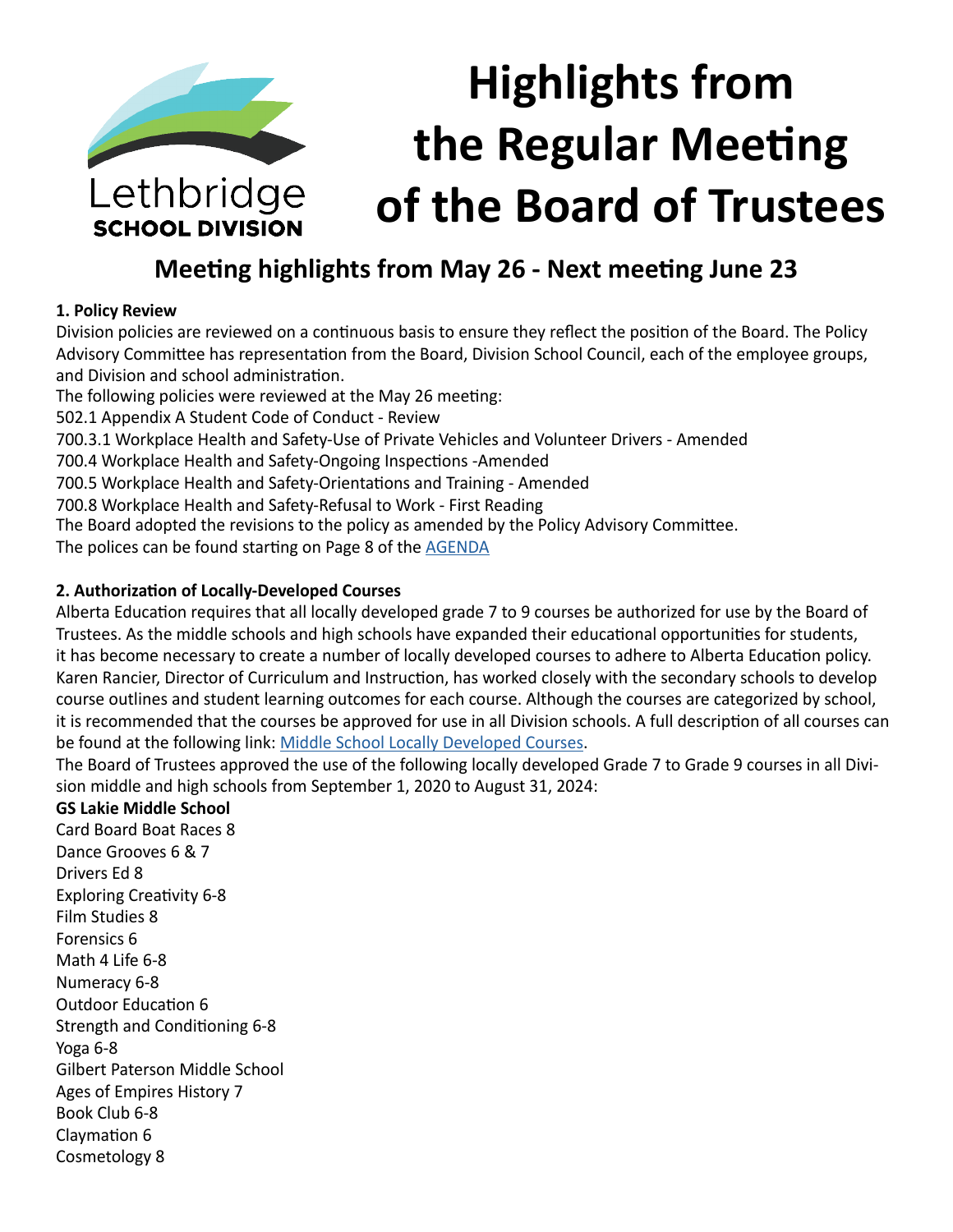# **2. Authorization of Locally-Developed Courses**

**Gilbert Paterson Middel School**

Drivers Education 8 Film Studies 8 Foodology 7 Outdoor Games 6-8 Puzzles, Problems & Games 6 Soccer 6-8 Technical Theatre 8 Travel & Tourism 6

**Lethbridge Christian School** Bible 6-8 **Chinook High School** Environmental Science 9 Forensic Science 9 History Through Film 9 Ice Hockey 9 Leadership 9 Military History 9 Soccer 9 Sports Management 9 Yoga 9 **Winston Churchill High School** English IB Prep 9

#### **3. Authorization of Locally-Developed Courses**

Alberta Education requires that all locally developed senior high courses be authorized for use by the Board of Trustees.

Division high schools would like to use English Literature 35 for 3 and 5 credits newly acquired from Calgary School Division from September 1st, 2020 to August 31st, 2024 to enhance program offerings to students. Alberta Education has extended the end date for all of the Division's currently authorized locally-developed courses set to expire on August 31st, 2020 to August 31st, 2021 due to class cancellation resulting from the Covid Pandemic. In light of this directive, we ask the Board of Trustees to authorize the continued use of the following locally developed courses until August 31st, 2021 in all Division high schools to enhance program offerings to students:

LDC 3219 Biology 35 (AP) for 3 credits LDC 1299 Dance Performance 15 for 3 and 5 credits LDC 2299 Dance Performance 25 for 3 and 5 credits LDC 3299 Dance Performance 35 for 3 and 5 credits LDC 2468 Directing 25 for 5 credits LDC 3468 Directing 35 for 5 credits LDC 1513 ESL Expository English 15 for 5 credits LDC 2513 ESL Expository English 25 for 5 credits LDC 1350 ESL Intro to Math 15 for 5 credits LDC 3187 European History 35 (AP) for 3 credits LDC 3147 Extended Essay 35 (IB) for 3 credits LDC 3754 Forensic Science Studies 35 for 5 credits LDC 2569 Forensic Studies 25 for 3 credits LDC 3569 Forensic Studies 35 for 3 credits LDC 1431 Instrumental Jazz 15 for 3 and 5 credits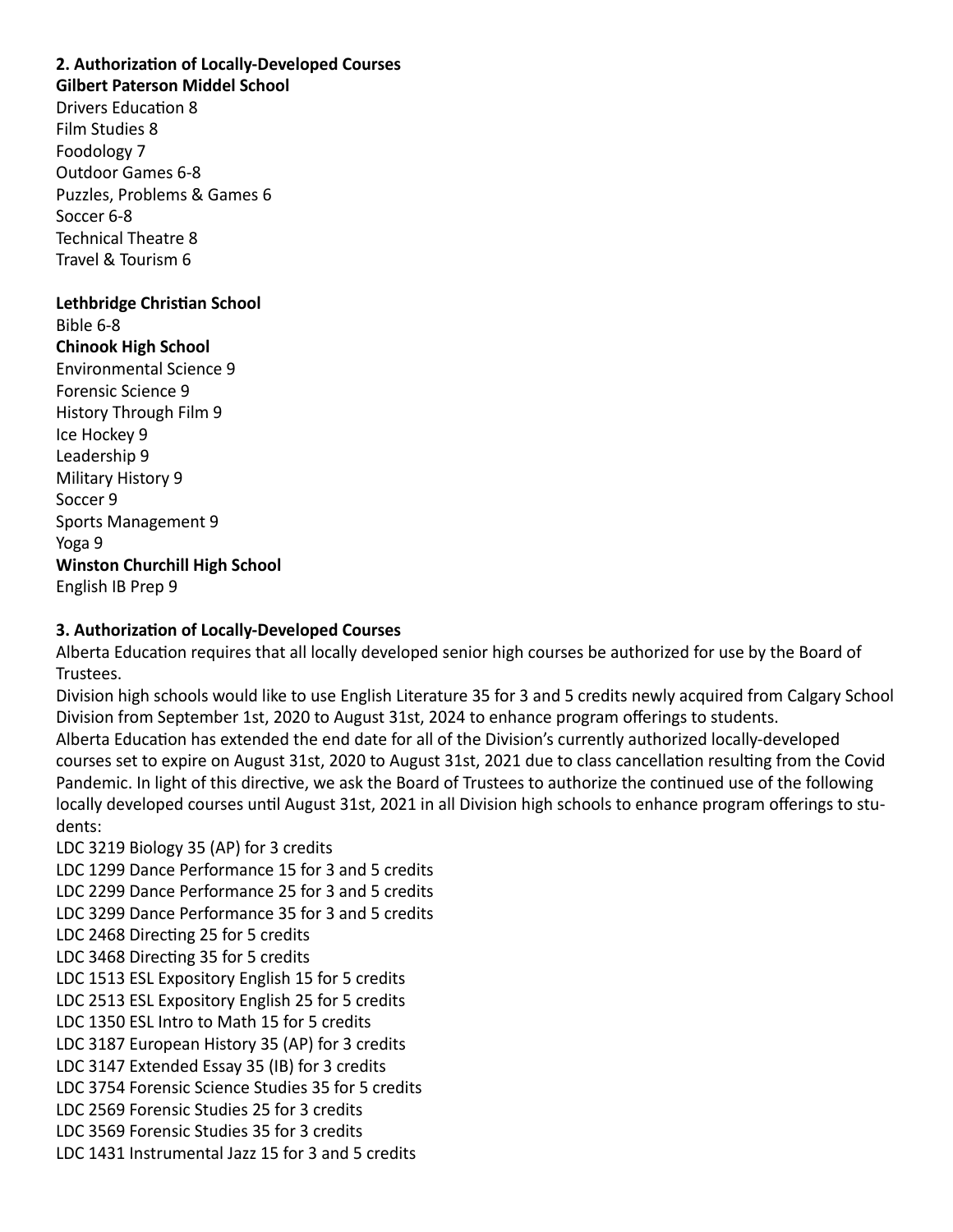#### **3. Authorization of Locally-Developed Courses**

LDC 2431 Instrumental Jazz 25 for 3 and 5 credits

LDC 3431 Instrumental Jazz 35 for 3 and 5 credits

LDC 1509 Leadership, Character and Social Responsibility 15 for 3 and 5 credits

LDC 2509 Leadership, Character and Social Responsibility 25 for 3 and 5 credits

LDC 3509 Leadership, Character and Social Responsibility 35 for 3 and 5 credits

LDC 1979 Musical Theatre 15 for 5 credits

LDC 2979 Musical Theatre 25 for 5 credits

LDC 3979 Musical Theatre 35 for 5 credits

LDC 1148 Reading 15 for 3 and 5 credits

LDC 2148 Reading 25 for 3 and 5 credits

LDC 1433 Vocal Jazz 15 for 3 and 5 credits

LDC 2433 Vocal Jazz 25 for 3 and 5 credits LDC 3433 Vocal Jazz 35 for 3 and 5 credits

The Board of Trustees approved the use of English Literature 35 for 3 and 5 credits acquired from Calgary School Division from September 1, 2020 to August 31, 2024 in all Division high schools.

The Board of Trustees approved the continued use of Biology 35 (AP) (LDC3219) for 3 credits until August 31, 2021 for use in all Division high schools.

The Board of Trustees approved the continued use of Dance Performance 15, 25, and 35 (LDC1299, LDC2299, LDC3299) for 3 and 5 credits until August 31, 2021 for use in all Division high schools.

The Board of Trustees approved the continued use of Directing 25 and 35 (LDC2468, LDC3468) for 5 credits until August 31, 2021 for use in all Division high schools.

The Board of Trustees approved the continued use of ESL Expository English 15 and 25 (LDC1513, LDC2513) for 5 credits until August 31, 2021 for use in all Division high schools.

The Board of Trustees approved the continued use of ESL Intro to Math 15 (LDC1350) for 5 credits until August 31, 2021 for use in all Division high schools.

The Board of Trustees approved the continued use of European History 35 (AP) (LDC3187) for 3 credits until August 31, 2021 for use in all Division high schools.

The Board of Trustees approved the continued use of Extended Essay 35 (IB) (LDC3147) for 3 credits until August 31, 2021 for use in all Division high schools.

The the Board of Trustees approved the continued use of Forensic Science Studies 35 (LDC3754) for 5 credits until August 31, 2021 for use in all Division high schools.

The Board of Trustees approved the continued use of Forensic Studies 25 and 35 (LDC2569, LDC3569) for 3 credits until August 31, 2021 for use in all Division high schools.

The Board of Trustees approved the continued use of Instrumental Jazz 15, 25, and 35

(LDC1431, LDC2431, LDC3431) for 3 and 5 credits until August 31, 2021 for use in all Division high schools.

The Board of Trustees approved the continued use of Leadership, Character and Social Responsibility 15, 25, and 35 (LDC1509, LDC2509, LDC3509) for 3 and 5 credits until August 31, 2021 for use in all Division high schools.

The Board of Trustees approved the continued use of Musical Theatre 15, 25, and 35 (LDC1979, LDC2979,

LDC3979) for 5 credits until August 31, 2021 for use in all Division high schools.

The Board of Trustees approved the continued use of Reading 15, and 25 (LDC1148, LDC2148) for 3 and 5 credits until August 31, 2021 for use in all Division high schools.

That the Board of Trustees approved the continued use of Vocal Jazz 15, 25, and 35 (LDC1433, LDC2433, LDC3433) for 3 and 5 credits until August 31, 2021 for use in all Division high schools.

# **4. Transportation Services Feasibility Report**

The City of Lethbridge, who is the current transportation service provider for Lethbridge School Division and Holy Spirit Catholic School Division, served notice to terminate the provision of these services effective July 2020. The City, after an operational review, determined that it should not be providing school busing operations and that school boards should be responsible for operating their own busing operation.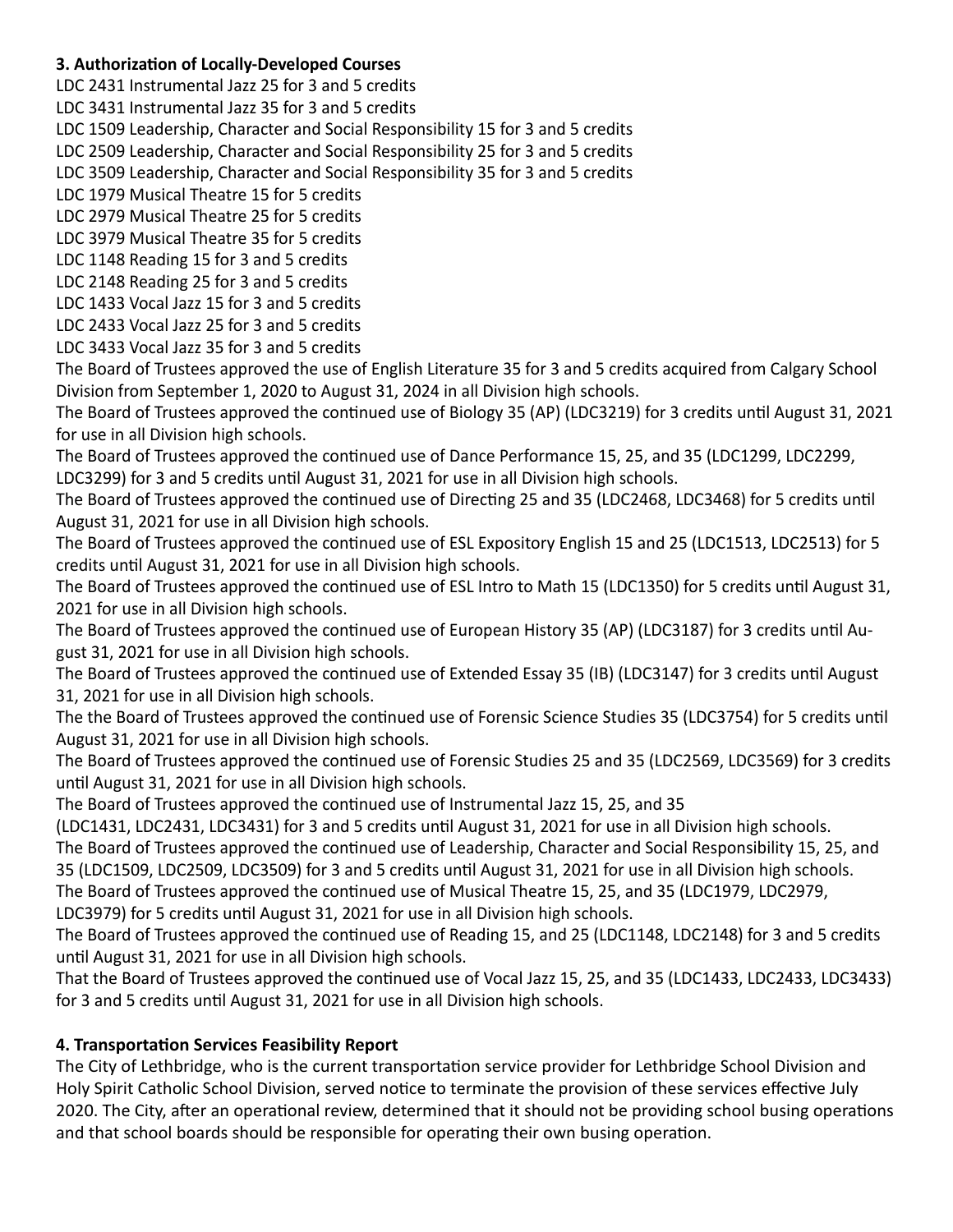#### **4. Transportation Services Feasibility Report**

After presentation and discussion with City Council on the need for additional time to determine the best course of action for school boards and to effectively transition service, City Council granted a one-year extension for city operated school busing to July 2021. There was much public commentary on the cost effectiveness of school board owned and operated transportation services that could be operational in a very short time period.

The Board of Trustees is interested in making a decision that is in the best interest of students in a fiscally responsible matter, therefore it was necessary to determine if it is feasible for the two school boards to start bussing operations from scratch vs contracting with an experienced busing contractor. The Board of Trustees authorized administration to engage the services of a consultant to conduct a feasibility study into the options available.

Evans Safety Solutions has prepared the report "Analysis of Lethbridge School Bus Service Options" for the school divisions.

This very detailed report offers all the requirements to start a busing operation, considerations for third-party contractors, as well as interviews of other school boards who have considered the same question that is before the divisions related to transportation services.

Section 6 of the report provides a two-page summary which is attached. The summary concludes that it would be in the school divisions' best interests to contract out bussing services to a qualified transportation service provider.

The Board accepted the information provided in the transportation feasibility study: "Analysis of Lethbridge School Bus Service Options" and authorizes administration, in conjunction with Holy Spirit Roman Catholic Separate School Division, proceed with a Request for Proposal for School Bus Transportation Services to commence for the 2021-2022 school year, or sooner, if determined to be operational in an efficient and effective manner without disruption to transportation services.

# **5. Elementary School Naming**

The School Naming Committee met on Monday, April 6, 2020 to shortlist the submissions for the southeast elementary school name. The committee comprised of the principals, a student, and a parent from Lakeview School and Ecole Agnes Davidson School, the Superintendent, Communications Officer, and a representative from the Lethbridge Historical Society. The Board reviewed the final selection process during the April In-camera Board meeting and is pleased to announce the school name at this regular board meeting.

The Board approved the name of the school, and communication regarding the new school name will now go out to Division staff, students, school community members and the public.

The school will be called Dr. Robert Plaxton Elementary School. For more information, please see the Lethbridge School Division website: [NEW SCHOOL](https://www.lethsd.ab.ca/our-district/news/post/divisions-newest-school-to-be-called-dr-robert-plaxton-elementary-school).

#### **6. Response to May Public Forum**

At the April Board meeting, two individuals submitted public forum statements. It is the practice of the Board to provide a response to the individuals and include any responses in the form of a report at the following month's Board meeting. The response to the April public forum statements are attached.

The Board received the report as information.

The public forum responses can be found on Page 34 of the [AGENDA](https://www.lethsd.ab.ca/download/270419).

# **7. Associate Superintendent Reports**

Christine Lee, Associate Superintendent, Business Affairs; Rik Jesse, Associate Superintendent, Human Resources and Morag Asquith, Associate Superintendent, Instructional Services, delivered their respective reports for the Board. To read the reports in full, see Page 37 of the [AGENDA](https://www.lethsd.ab.ca/download/270419).

#### **8. School Liaisons for 2020/2021**

The list of school liaisons for the 2020/2021 school year can be found on Page 51 of the [AGENDA](https://www.lethsd.ab.ca/download/270419).